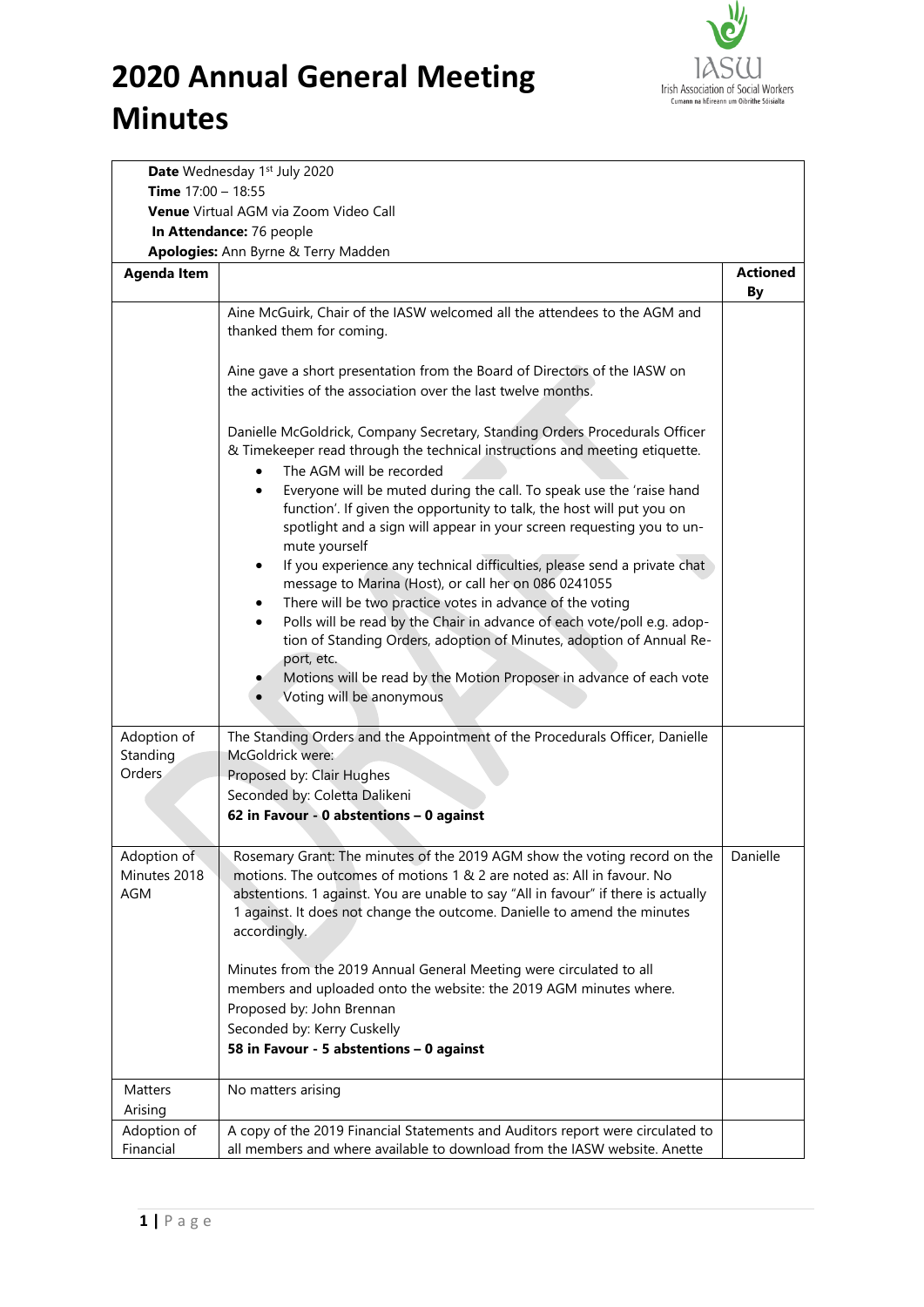

# **2020 Annual General Meeting**

| Statements<br>2019                                      | O'Callaghan Treasurer of the IASW spoke briefly about the statements and<br>report, the Treasurers report can be found in the Annual Report.<br>The 2019 Financial Statements and Auditors Report were:<br>Proposed by: Terry Bradshaw<br>Seconded by: Paul Guckian<br>61 in Favour - 1 abstention - 0 against                                                                                                                                                                                                                                                                                                                                                                                                                                                                                                                                                                                                                                                              |  |
|---------------------------------------------------------|-----------------------------------------------------------------------------------------------------------------------------------------------------------------------------------------------------------------------------------------------------------------------------------------------------------------------------------------------------------------------------------------------------------------------------------------------------------------------------------------------------------------------------------------------------------------------------------------------------------------------------------------------------------------------------------------------------------------------------------------------------------------------------------------------------------------------------------------------------------------------------------------------------------------------------------------------------------------------------|--|
| Appointment<br>of Auditors<br>2020                      | Anette O'Callaghan, Treasurer of the IASW recommended that the association<br>appoint KSI Faulkner Orr has the 2020 Auditors, the office has an extremely<br>positive experience dealing with the accountancy firm during this year's audit<br>process.<br>KSI Faulkner Orr (KSIFO) to be appointed at the 2020 Auditors:<br>Proposed by: Majella Hickey<br>Seconded by: Margaret McDonnell<br>55 in Favour - 3 abstentions - 1 against                                                                                                                                                                                                                                                                                                                                                                                                                                                                                                                                     |  |
| Adoption of<br>Annual Report<br>2019                    | A copy of the 2019 Annual Report was circulated to all members of the<br>association and is available to download from the website. Aine took the<br>opportunity to thank Danielle McGoldrick & Marina Tiribelli for all their work<br>on this year's Annual Report, which has been reformatted and overhauled this<br>year, in line with good governance practice.<br>The 2019 Annual Report was:<br>Proposed by: Anna Deneher<br>Seconded by: Majella Hickey<br>64 in Favour - 0 abstentions - 0 against                                                                                                                                                                                                                                                                                                                                                                                                                                                                  |  |
| Election of<br>Directors of<br>the Board<br>2020 - 2021 | Aine informed the meeting participants that; "Zoom allows for 25 polls/votes<br>to be conducted during a meeting. Due to these restrictions, we are unable to<br>vote for each director individually. We must vote for all 10 nominees<br>collectively."<br>The association received nominations from:<br>1) Aine McGuirk<br>John Brennan<br>2)<br>Coletta Dalikeni<br>3)<br>Hilda Loughran<br>4)<br>Gary Gartland (Commercial Director)<br>5)<br>6) Rachel McCormack<br>Majella Hickey<br>7)<br>Anette O'Callaghan<br>8)<br>Vivian Geiran<br>9)<br>10) Bridin Murphy<br>All attendees voted in favour of electing the 10 nominees to the role of<br>Director for the 2019-2020 term.<br>62 in Favour - No abstentions - No-one against<br>All Directors nomination were duly elected.<br>Aine McGuirk was the only nominee for the position of Chair for the 2020-<br>2021 term. The Chair nomination was.<br>Proposed by: Monica Vaughn<br>Seconded by: Maria McGloughlin |  |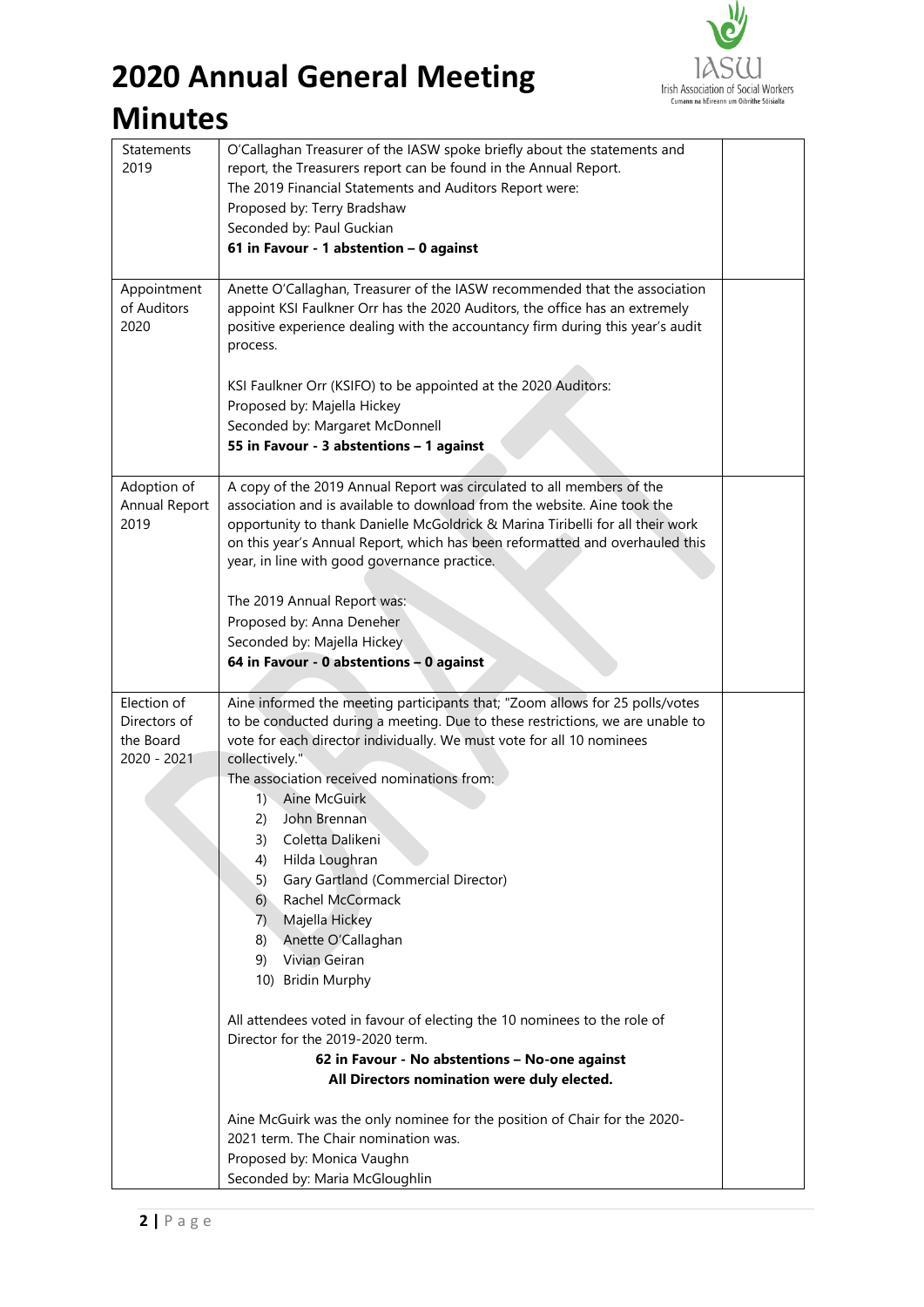

# **2020 Annual General Meeting**

#### **Minutes**

|              | 63 Favour - 1 abstentions - 0 against                                                                                                                                                                                                                                                                                                                                                                                                                                                                                                                                                                                                                                                                                           |  |
|--------------|---------------------------------------------------------------------------------------------------------------------------------------------------------------------------------------------------------------------------------------------------------------------------------------------------------------------------------------------------------------------------------------------------------------------------------------------------------------------------------------------------------------------------------------------------------------------------------------------------------------------------------------------------------------------------------------------------------------------------------|--|
|              | Aine McGuirk was duly elected as the Chair                                                                                                                                                                                                                                                                                                                                                                                                                                                                                                                                                                                                                                                                                      |  |
| Motions #1-9 | The Chair advised the attendees that Motion #8 from Patrice Reilly & Aisling<br>Coffey had been withdrawn.                                                                                                                                                                                                                                                                                                                                                                                                                                                                                                                                                                                                                      |  |
|              | The final motions (1-9) were circulated to all members and were available to<br>download from the IASW website.                                                                                                                                                                                                                                                                                                                                                                                                                                                                                                                                                                                                                 |  |
|              | <b>Motion 1</b>                                                                                                                                                                                                                                                                                                                                                                                                                                                                                                                                                                                                                                                                                                                 |  |
|              | Proposed by: Aine McGuirk Seconded by: John Brennan<br>On behalf of the IASW Board of Directors                                                                                                                                                                                                                                                                                                                                                                                                                                                                                                                                                                                                                                 |  |
|              | That the members of IASW formally adopt the revised and updated versions of<br>the IASW Code of Ethics and Code of Practice.                                                                                                                                                                                                                                                                                                                                                                                                                                                                                                                                                                                                    |  |
|              | Explanation: At the AGM of the IASW on the 10 <sup>th</sup> May 2019, grave concerns<br>were expressed about the new revision of the Code of Professional Conduct<br>and Ethics for Social Workers. Following a motion at that AGM, the IASW<br>contacted CORU regarding this matter. CORU replied to this letter on July 24th<br>2019 stating that they would not change their code. The IASW decided to go<br>ahead with revising and updating its own codes which would reference CORU's<br>Code and align it to the core principles of social work as laid down by the<br>International Federation of Social Workers' Statement of Ethical Principles. The<br>draft documents before you are the result of that redrafting. |  |
|              | 47 in Favour - No abstentions - 1 against                                                                                                                                                                                                                                                                                                                                                                                                                                                                                                                                                                                                                                                                                       |  |
|              | <b>Motion was duly passed</b>                                                                                                                                                                                                                                                                                                                                                                                                                                                                                                                                                                                                                                                                                                   |  |
|              | VIDEO: Colletta Dalikeni, Rom Olusa & Evelyn Oboh called on their colleagues<br>(all of whom are IASW Members) to help them put together a short video<br>montage on Racism in Ireland. The video was streamed before and after the<br>motion. The video will be uploaded to the IASW website in the coming days.                                                                                                                                                                                                                                                                                                                                                                                                               |  |
|              | <b>Motion 2</b>                                                                                                                                                                                                                                                                                                                                                                                                                                                                                                                                                                                                                                                                                                                 |  |
|              | Proposed by: Dr. Colletta Dalikeni Seconded by: Oluromade Olusa,<br>Evelyn Oboh                                                                                                                                                                                                                                                                                                                                                                                                                                                                                                                                                                                                                                                 |  |
|              | That the IASW incorporates learning about Racism, Equality, Diversity, and<br>Inclusion into its CPD activities and advocate for updating current social work<br>education curriculum and practice to include other world views, diverse<br>knowledge systems, and intervention methods that reflect the multicultural<br>makeup of Ireland today.                                                                                                                                                                                                                                                                                                                                                                              |  |
|              | In particular we believe it is crucial that the IASW provides a platform for<br>ongoing discussion of 'Racism' in social work which is a reality for those who<br>experience it both social workers and service users and encourage learning that<br>helps Social Workers challenge systems and professional practice that<br>perpetuate racism in Ireland.                                                                                                                                                                                                                                                                                                                                                                     |  |
|              | <b>Explanation:</b> This motion comes on foot of two global pandemics: The 'Racism'<br>Pandemic' (Death of George Floyd) and Corvid 19 (Disproportionate number of<br>Black and Ethnic minorities dying from the corona virus due to lack of access to<br>quality health care and other supports). The brutal homicide of George Floyd in<br>Minneapolis in the hands of White US police officers has resulted in a global                                                                                                                                                                                                                                                                                                      |  |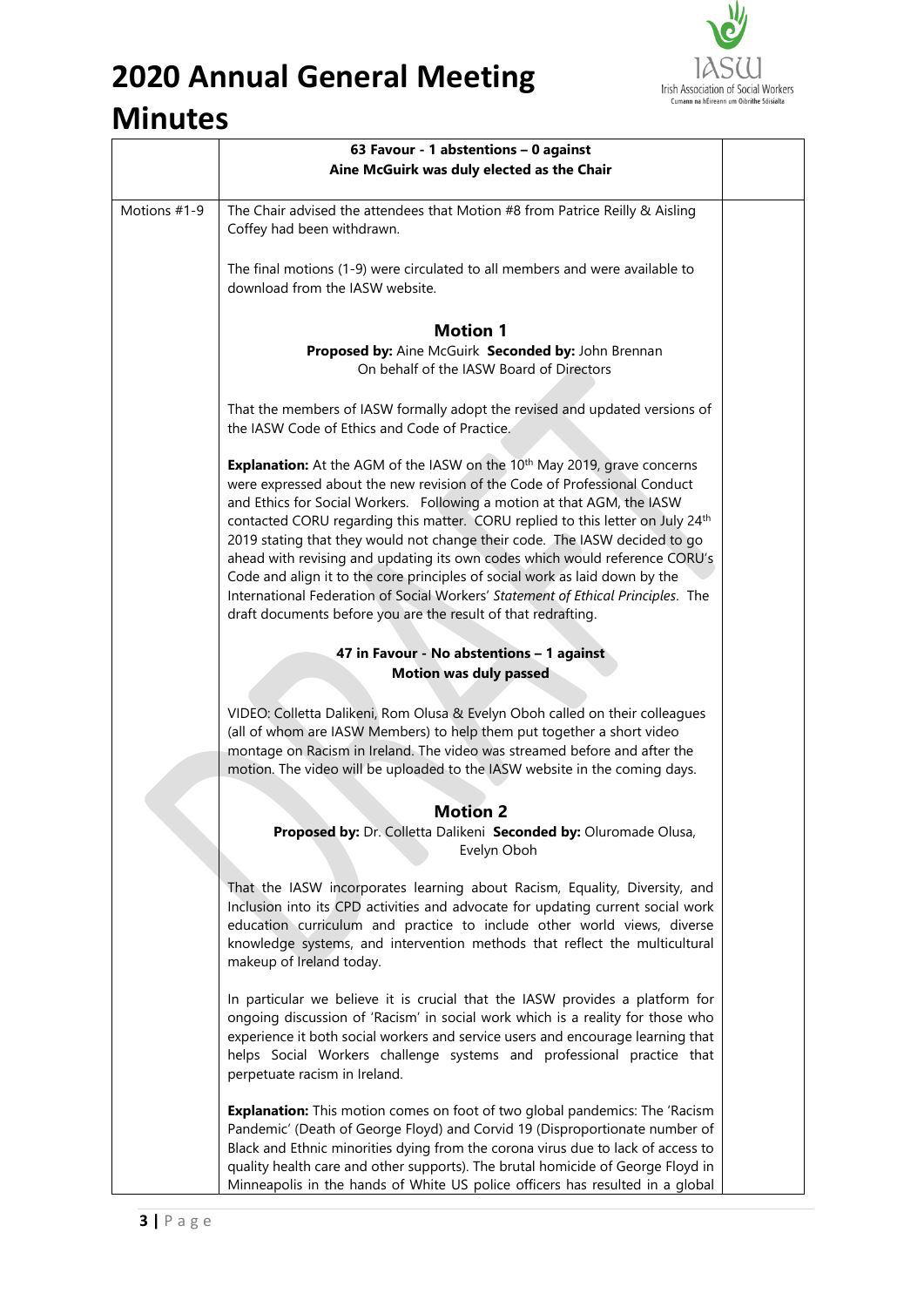

response and outcry to an issue that is the elephant in the room but nevertheless least spoken about in the public arena in our society. Taoiseach Leo Varadkar in his speech in the Dáil Eireann on the 4<sup>th</sup> of June 2020 and again on the 11<sup>th</sup> of June 2020 on 2FM acknowledged the existence of Racism in Irish society and has committed to the enactment of hate crime legislation and anti-racism public awareness campaign in the future.

As part of a racist society social work in Ireland is not immune to racism. Various Irish scholars have lamented the existence of racism in social work practice guidelines (Christie 2010)

The disproportionate high number of Black African families in childcare proceedings was highlighted in the Child Care Law Reporting Project by Carol Coulter in (2013). That 'African families are 20 times more likely to find themselves in the childcare courts than other members of Irish Society' is a cause for concern. The report highlighted that no easy explanations for these statistics could be provided and that the issues involved where more practice based than a matter for the courts. Misunderstanding in Cultural differences and in conceptualisations of child abuse were however not ruled out as possible contributory factors. Coulter 2013 recommended the need for social work training to include a focus on working with difference.

We believe Social work as defined by IFSW through the leadership of IASW has a crucial role in promoting and supporting development and initiating transformation of traditional social work education and practice to include other world views as represented in the current Irish multicultural demographic profile and the Social Work ethnically diverse population it serves.

We call upon the IASW to join The Irish Network Against Racism in support against Racism and formally request the Government to support the enactment of hate crime legislation without delay.

*Note: It was agreed that Colletta Dalikeni (proposer) will contact Maria McGloughlin in relation to the inclusion of travellers in the 'explanation' of the motion.* 

> **46 in Favour - 4 abstentions – 0 against Motion was duly passed**

#### **Motion 3**

**Proposed by:** Kerry Cuskelly **Seconded by:** John Brennan

That the IASW develop a policy that supports special interest groups when engaging in advocating on issues of relevance to the profession and the communities we work with.

**Explanation:** This motion is asking the IASW to develop an operational guideline / policy to scaffold the work of special interest groups when engaging in advocacy related work e.g. developing position papers, issuing press releases, statements etc on issues of relevance to the profession and the communities we work with. This guideline/policy would seek to ensure coordination of advocacy efforts across SIGS, Council and Board to ensure maximum communication, best use of limited resources and less duplication of effort.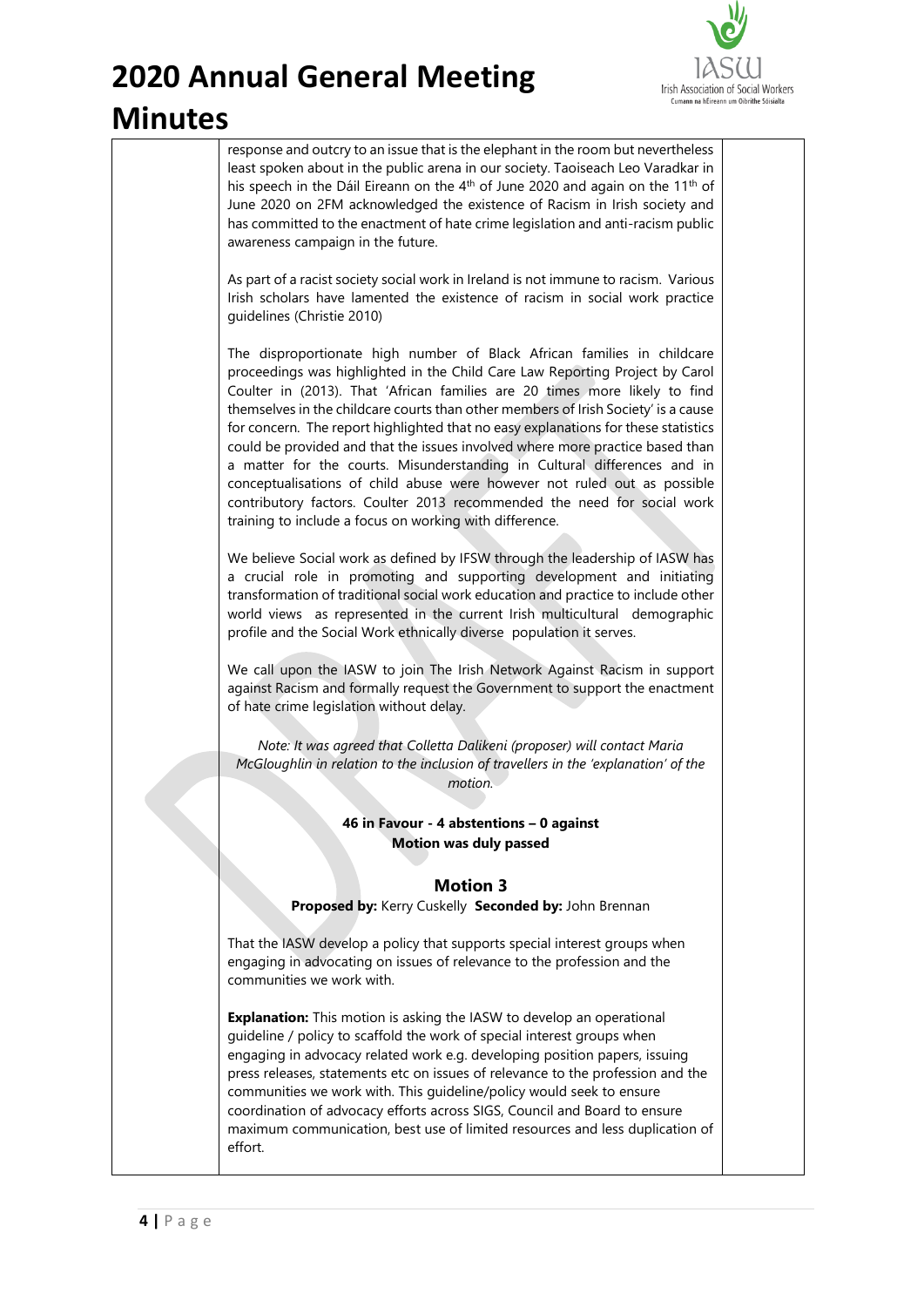

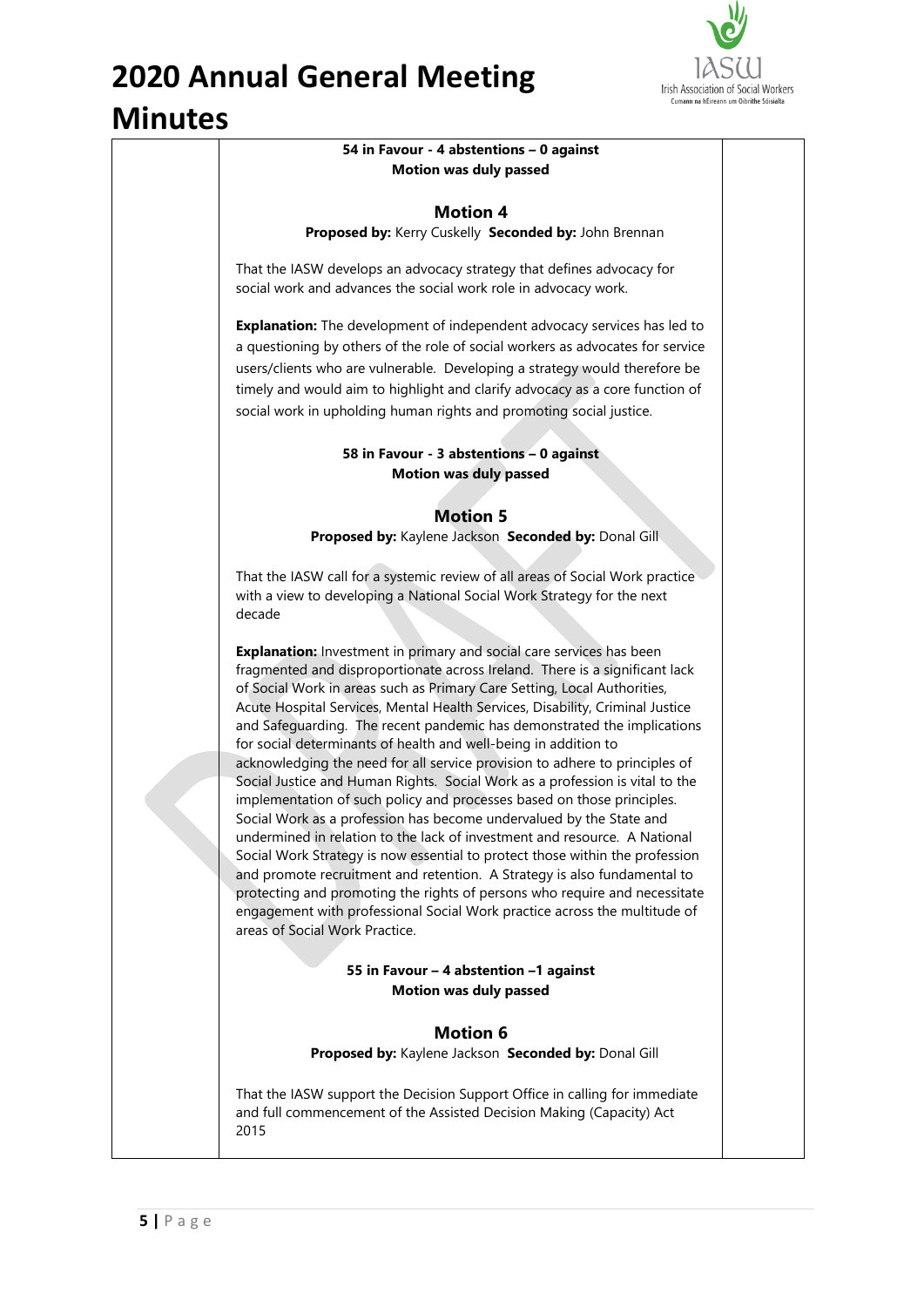

**Explanation:** The Assisted Decision Making (Capacity) Act 2015 will support the work of social workers across many domains in ensuring that the rights and preferences of service users are central to all decision-making and care planning. The guiding principles of the Act align closely with Social Work professional ethics and values and it is envisaged that social workers will have a key role in the implementation of the Act and the work of the Decision Support Office. **59 in Favour – 2 abstention – 0 against Motion was duly passed Motion 7 Proposed by:** Kaylene Jackson **Seconded by:** Donal Gill That the IASW call for reform of the Safeguarding Legislation to give powers of entry to Safeguarding and Protection teams to Private Nursing Homes **\*\* WITHDRAWN \*\* Motion 8 Proposed by:** Patrice Reilly **Seconded by:** Aisling Coffey That the IASW calls on the HSE to ensure that social work is included as a core and essential member of multidisciplinary teams working with older people and other adults who may be vulnerable in community, residential and acute settings. **\*\* WITHDRAWN \*\*** *Note: Both Motion #7 and Motion #8 will be dealt with by the Board of Directors. Both SIG's are to contact the Office Manager regarding dealing with action items leading out from these motions.* **Motion 9 Proposed by:** Linda Curran **Seconded by:** Elaine Donnelly That the IASW endorse the campaign to revise and amend the CFRA Act 2020 to include all pathways to parentage and ensure all children have a legal relationship with their intended parents. **Explanation:** The Children and Families Relationship Act was commenced in May 2020. This gives legal recognition for both parents of some children. The current legislation is gender neutral and applies to use of donor sperm and/or donor eggs in an Irish fertility clinic. Outside of that many families are not covered, for example, if a heterosexual couple use a surrogate abroad. There is automatic right to parentage for females and gay male couples that use a surrogate. The CFRA Act does not include same sex fathers, reciprocal IVF, surrogacy, at home inseminations, those who have used a known donor, those who had their fertility treatment abroad and children born abroad. This has created a vacuum whereby the children within some families do not have a legal relationship with both of their intended parents.